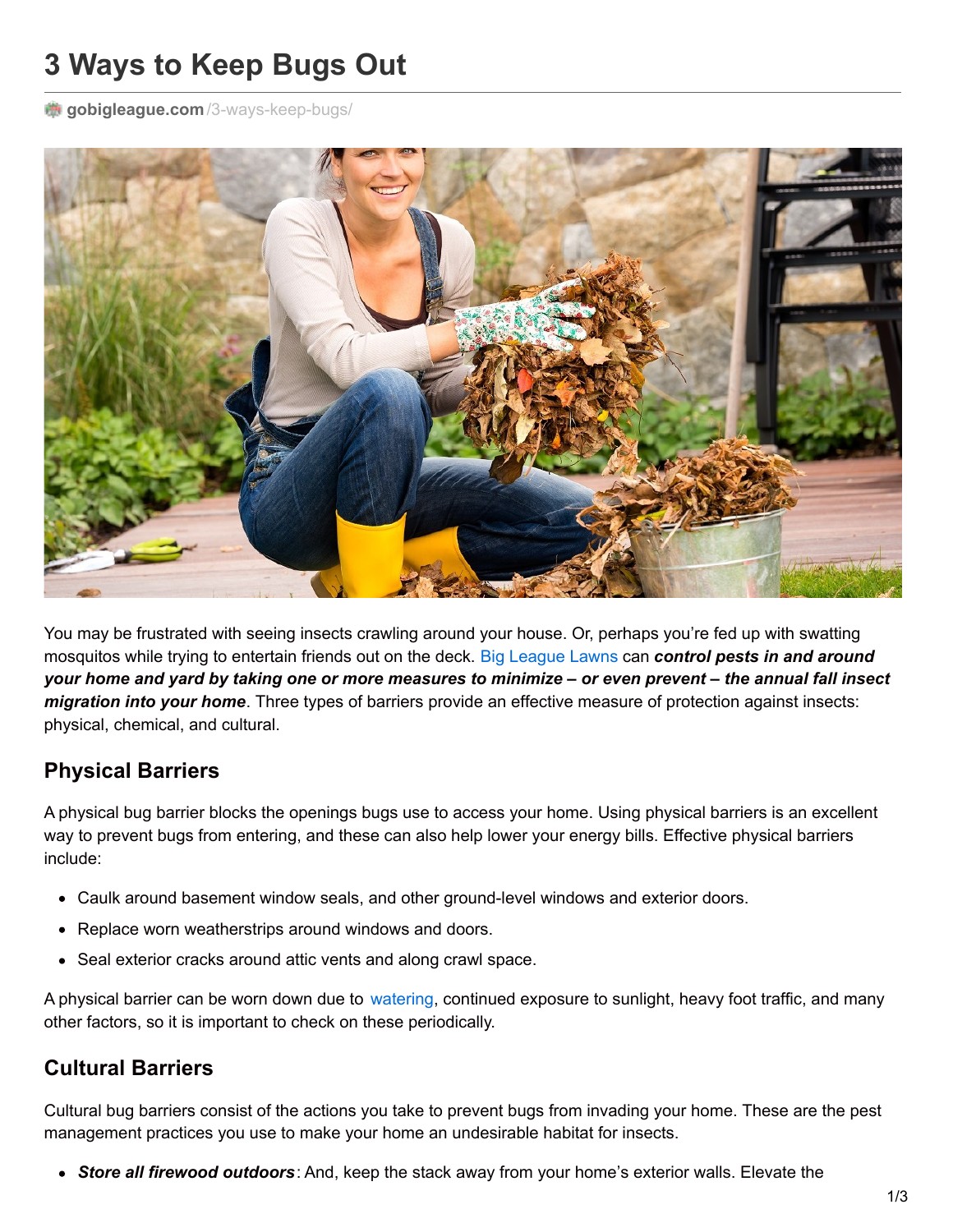firewood stack above the ground. Multitudes of insects settle into wood piles for the winter. In indoor wood piles, warm temperatures inside encourage them to crawl out.

- *Install downspouts to direct rain water away from your home's foundation:* The majority of insect species seek damp conditions in order to regulate their body moisture. Keeping your foundation dry is a fundamental cultural barrier to a wide range of bug infestations.
- *Use a leaf rake to keep your yard clear:* Remove leaves, rotting vegetation, and other lawn debris that may provide ideal insect habitats. This helps control ground beetle populations and other insects that settle in such convenient hiding places. Many also feed on other insects that are taking shelter in the same hidden spaces.

# **Professionally Applied Barriers**

At Big League Lawns, our bug barrier application controls spiders, ants, earwigs, and numerous other pests. By eliminating other insect species from your home, spiders are left with far fewer bugs to feed on, which discourages them from settling in.

- *Insecticide & Repellant:* A licensed pesticide applicator will spray to kill bugs on contact with our effective pest control application. Then, a perimeter will be established around your home, to discourage insect newcomers from crossing it to access the area.
- *How it works:* We spray around your home's foundation, basement windows, door jambs, window wells, garage door openings, decks, and other areas where cracks and crevices present bugs with appealing hiding places.
- *Pests controlled by applied barriers:*
	- Ants
	- Mosquitos
	- Beetles
	- Spiders
	- Earwigs
	- Others
- *Life of applied barriers:* The barrier is expected to last from three to four weeks. Typically, watering, sun exposure, and foot traffic will break down the barrier during that timeframe. Therefore, we recommend that you schedule bug barrier treatments along with each lawn application, in order to maintain control of insect populations around your home.

### **Contact Big League Lawns for Pest Control Services Near Clearfield, Utah**

Our Utah lawn care [company](https://gobigleague.com/big-league-lawn-care/) provides residential and commercial customers with a range of advanced lawn services, including lawn [aeration](https://gobigleague.com/lawn-aerator-service-utah/), lawn [fertilization](https://gobigleague.com/lawn-fertilization-services-utah/) with special Utah-specific products, weed control, and lawn pest control. (Lawn mowing service is not provided.) Our highly experienced Big League Lawns team members are licensed professionals. We are dedicated to determining the most attractive and cost-efficient approach to meeting your lawn cultivation and maintenance needs. Our team is committed to providing the very best in customer service. And, our professionals make safety the first priority. Some of the important benefits we offer you include:

- Terrific Customer Service
- Free Lawn [Analysis](https://gobigleague.com/get-started-big-league-lawns-utah/)
- Competitive Pricing